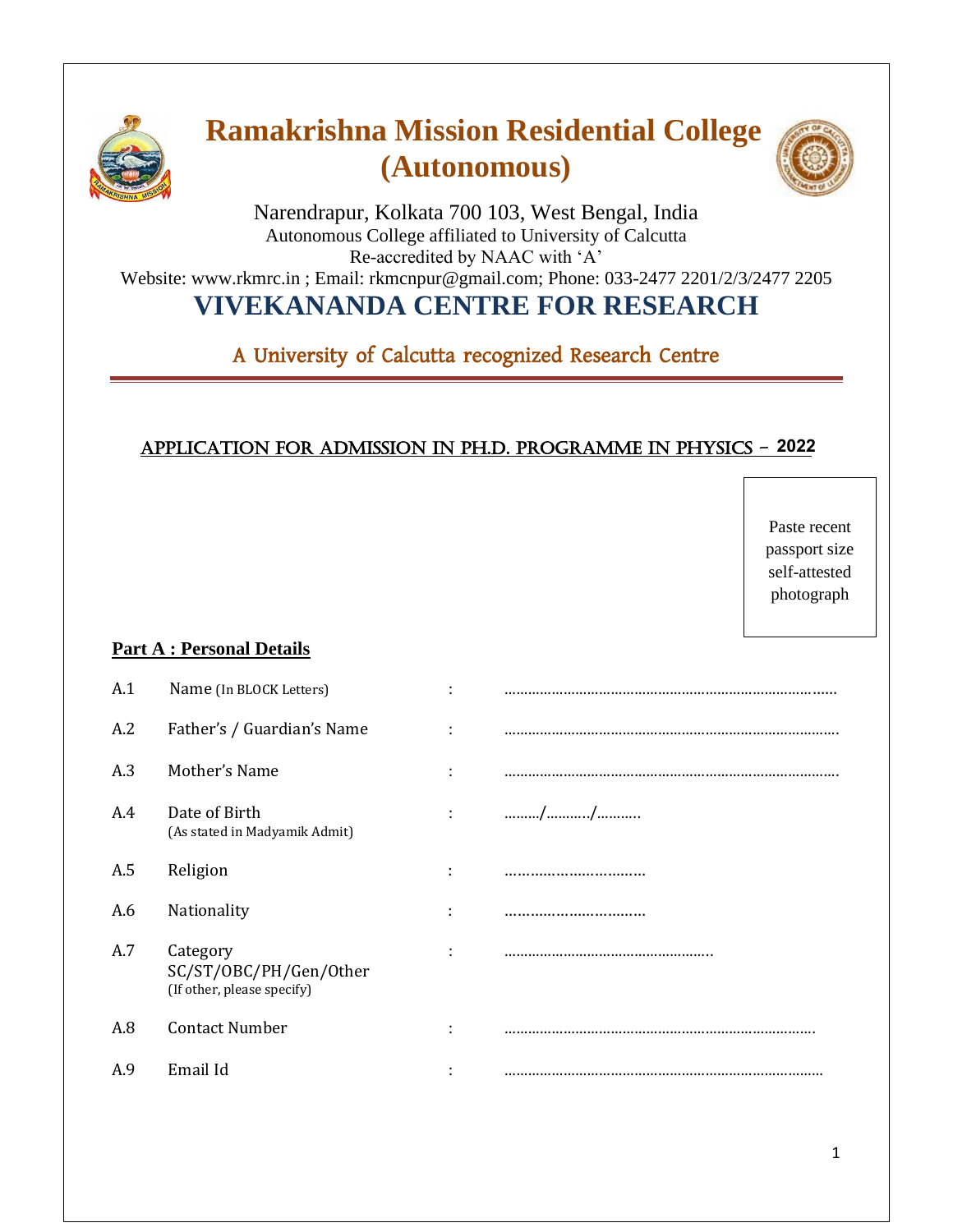| A.10 | Address for Correspondence | $\cdot$ | <br>. |
|------|----------------------------|---------|-------|
|      |                            |         |       |
|      |                            |         |       |
|      |                            |         | <br>  |

### **Part B : Educational Details**

B.1 Name of the last Examination Passed with the year of passing  $\qquad \qquad \ldots \qquad \ldots \qquad \ldots \qquad \ldots \qquad \ldots \qquad \ldots \qquad \ldots \qquad \ldots \qquad \ldots \qquad \ldots \qquad \ldots \qquad \ldots \qquad \ldots \qquad \ldots \qquad \ldots \qquad \ldots \qquad \ldots \qquad \ldots \qquad \ldots \qquad \ldots \qquad \ldots \qquad \ldots \qquad \ldots \qquad \ldots \qquad \ldots \qquad \ldots \qquad \ldots \qquad \ldots \qquad \ldots \qquad \ldots \qquad \ldots$ 

| B.2        | Educational qualifications* |                |      |          |            |          |
|------------|-----------------------------|----------------|------|----------|------------|----------|
| Examinatio | Board/University/           | Name of        | Year | Division | Percentage | Rank     |
| n Passed   | Institution                 | School/College |      | /Class   | of         | (If any) |
|            |                             |                |      |          | Marks/Grad |          |
|            |                             |                |      |          | ${\bf e}$  |          |
|            |                             |                |      |          |            |          |
|            |                             |                |      |          |            |          |
|            |                             |                |      |          |            |          |
|            |                             |                |      |          |            |          |
|            |                             |                |      |          |            |          |
|            |                             |                |      |          |            |          |
|            |                             |                |      |          |            |          |
|            |                             |                |      |          |            |          |
|            |                             |                |      |          |            |          |
|            |                             |                |      |          |            |          |
|            |                             |                |      |          |            |          |
|            |                             |                |      |          |            |          |
|            |                             |                |      |          |            |          |
|            |                             |                |      |          |            |          |
|            |                             |                |      |          |            |          |
|            |                             |                |      |          |            |          |
|            |                             |                |      |          |            |          |
|            |                             |                |      |          |            |          |
|            |                             |                |      |          |            |          |
|            |                             |                |      |          |            |          |
|            |                             |                |      |          |            |          |

B.3 Qualified NET/NET-JRF/ SET/GATE/Any other National Level Tests : ……………………………………………………………………… (If other, please specify)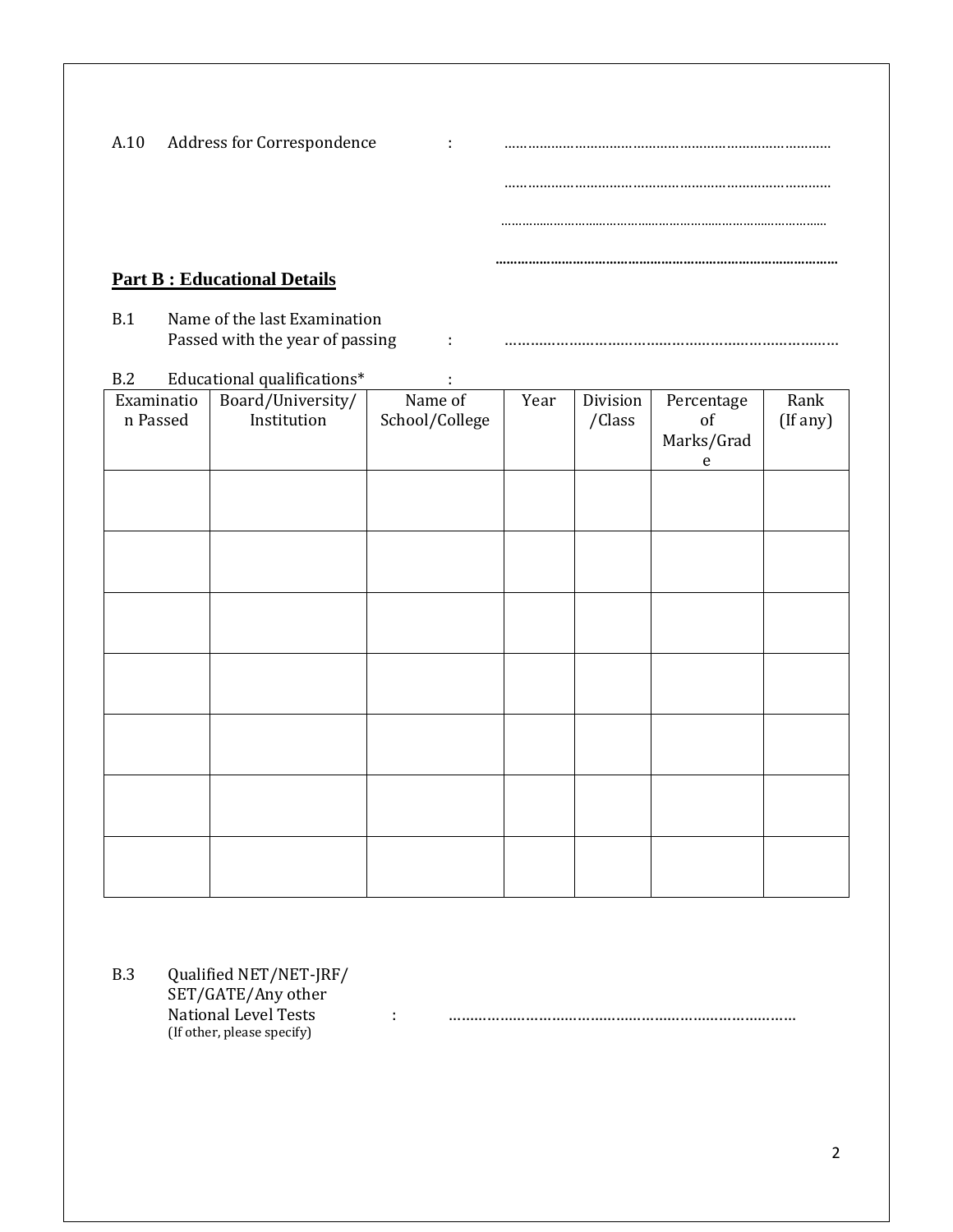## **Part C : Research Oriented Details**

| C.1 | Name of the Department under<br>Which the Candidate desires to<br>pursue his Research programme                                     | ÷ |                                                                                       |
|-----|-------------------------------------------------------------------------------------------------------------------------------------|---|---------------------------------------------------------------------------------------|
| C.2 | Area of research interest                                                                                                           |   |                                                                                       |
| C.3 | Completed pre-Ph.D.<br>Course-Work? (Yes/No)                                                                                        |   |                                                                                       |
|     | C.3.1<br>candidate have completed his Course-Work                                                                                   |   | If Yes, please mention the Name of the Institution & Session in which the<br>$\sim$ : |
|     | Institution                                                                                                                         |   |                                                                                       |
|     | Session                                                                                                                             | ÷ |                                                                                       |
|     | [Please attach completion certificate of the Course Work]                                                                           |   |                                                                                       |
| C.4 | Completed M.Phil. (Yes/No)<br>(According UGC Regulation 2009)                                                                       |   |                                                                                       |
|     | C.4.1<br>candidate have completed his M.Phil. course:                                                                               |   | If Yes, please mention the Name of the Institution & Session in which the             |
|     | Institution                                                                                                                         |   |                                                                                       |
|     | Session                                                                                                                             |   |                                                                                       |
|     | [Please attach completion certificate of the M.Phil. Course]                                                                        |   |                                                                                       |
|     | <b>Part D: Professional Details</b>                                                                                                 |   |                                                                                       |
| D.1 | Are you Employed? (Yes/No)<br>$\ddot{\phantom{0}}$                                                                                  |   |                                                                                       |
| D.2 | <b>Employment Status</b><br>(Whether Permanent/Temporary/<br>Contractual/Ad-hoc basis/Other,<br>[if other; please specify Details]) |   |                                                                                       |
| D.3 | Name & Address of the                                                                                                               |   |                                                                                       |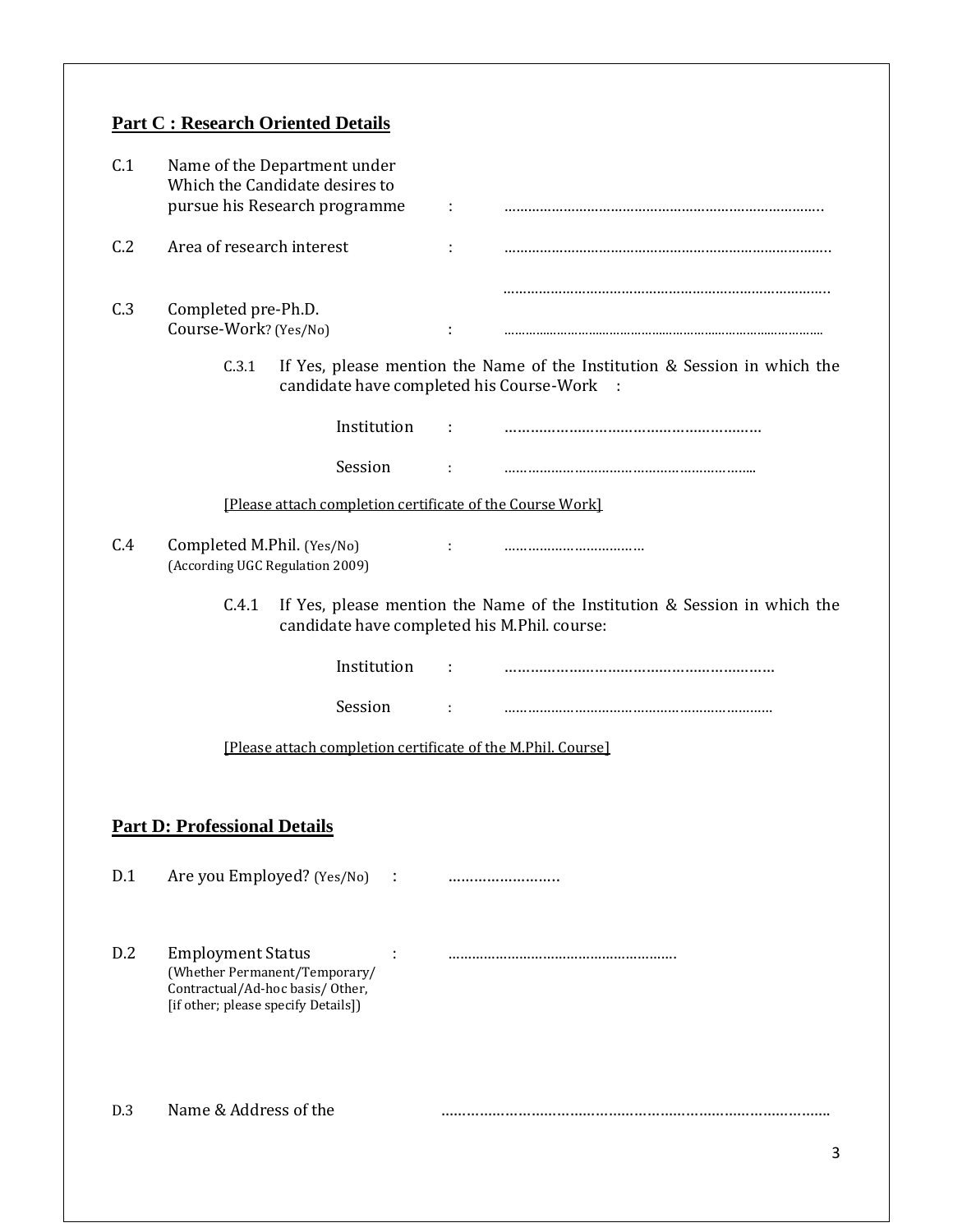|     | Institution where you<br>are presently Employed<br>٠ |                                                                        |
|-----|------------------------------------------------------|------------------------------------------------------------------------|
| D.4 | Total Professional Experience :<br>(in years)        | Teaching<br><br>Non-Teaching / Administration<br>$\qquad \qquad -$<br> |

#### **Declaration of the Candidate :**

I declare that the above particulars are true & correct to the best of my knowledge & original documentary evidence for each information will be produced as and when required. Should any of the information / documents / statements are found to be incorrect or false, the selection is liable to be terminated.

Date : -------------------------------------------------

Place :

Signature of the Candidate

#### **Important Notes :**

1. Please bring your admit card at the time of your examination.

2. Visit our College-website at a regular interval for further information regarding the Admission procedure

3. In case the applicant gets qualified for a VIVA VOCE, he needs to bring the following documents in original:

- Madhyamik Admit
- Certificates and Marksheets of all your previous qualifications (Madhyamik, HS, UG, PG etc.)
- Evidence Of Category [other than General]
- State/National level test result, i.e. NET/SET/GATE etc.